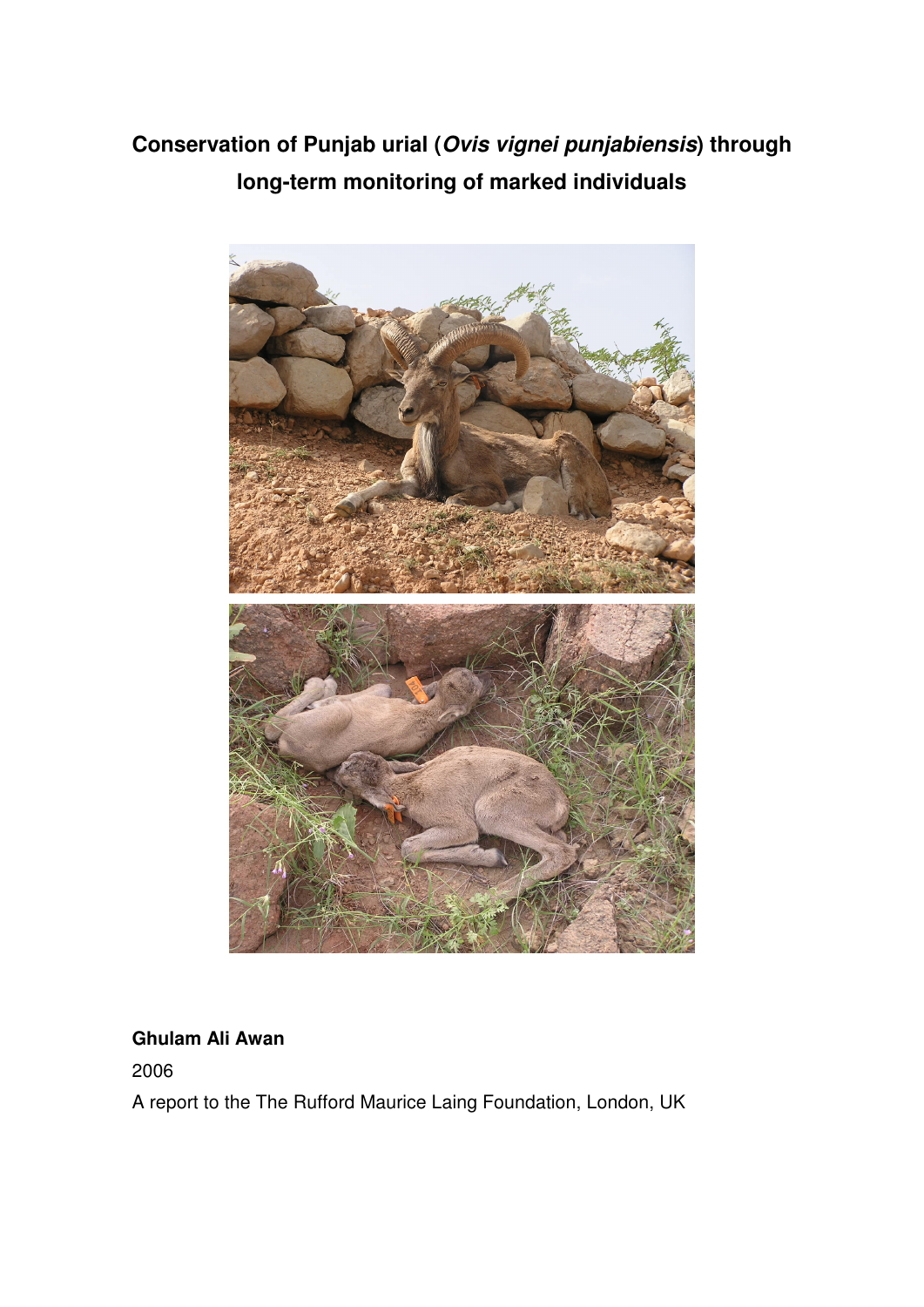# **Conservation of Punjab urial (Ovis vignei punjabiensis) through long-term monitoring of marked individuals**

Ghulam Ali Awan

#### **Summary**

The Punjab urial (Ovis vignei punjabiensis) is endemic to northern Punjab, Pakistan, and is currently classified as endangered by the IUCN. The distribution of this wild sheep sub-species in Pakistan is betlen the Indus and Jhelum rivers at elevations of 250 -1,500 m primarily in the Kala Chitta and Salt Ranges. The dominant habitat type in the area is dry sub-tropical, semievergreen scrub forest. Punjab urial Ire once present over all northern Punjab Mountains, but in recent decades underInt a severe decline in both range and numbers, disappearing from much of their historic range.

The main reasons for the rapid decline in numbers appear to be poaching, the capture of newborn lambs that are kept as pets, fragmentation of home ranges, competition with domestic livestock and habitat disturbance and destruction associated with increasing agriculture, forestry and mining. In addition, infusion of exotic but compatible mouflon sheep genes may have occurred. The recent construction of the M-2 Motorway between Islamabad and Lahore created a substantial barrier to seasonal migrations and to dispersal.

Poaching can accelerate extinction processes, particularly when driven by commercial gain. The lamb capture and marking was started in 2002 in the community-managed Kalabagh Game Reserve (KGR). RSG grant was used for marking and monitoring of Punjab urial lambs for this ongoing project and particularly for the year 2005. I studied Punjab urial in two areas of the Salt Range, Pakistan, with contrasting human population densities and management regimes.

────────────────────────<del>─</del>

Ghulam Ali Awan

Section of Environmental Biology, Department of Biological Sciences, Quaid-i-Azam University, Islamabad, Pakistan. E-mail: gaawan@yahoo.com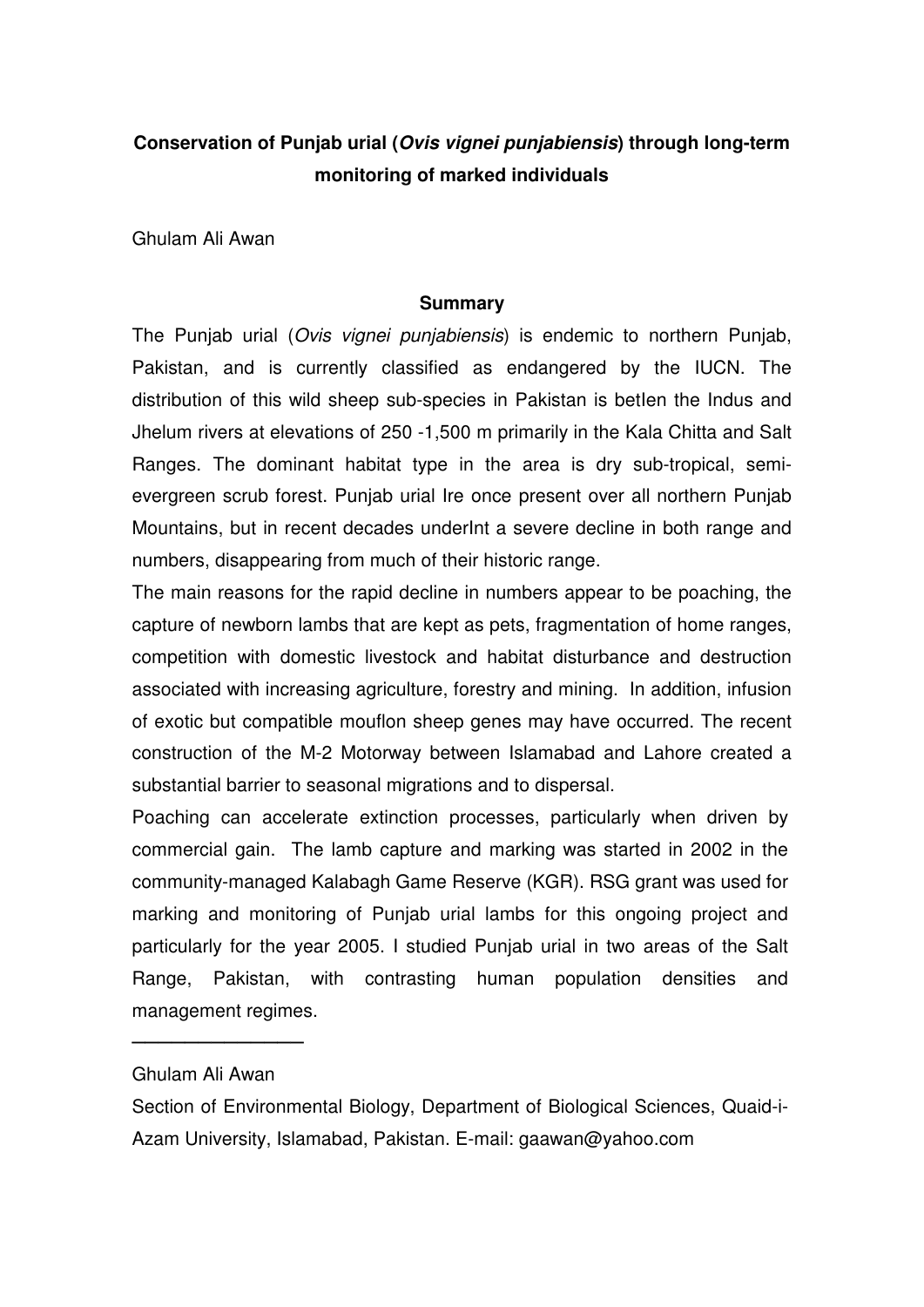In the Eastern Salt Range (ESR), humans live adjacent to urial habitat and enforcement of antipoaching regulations is lax. In the Kalabagh Game Reserve (KGR), human population density is low and regulations are strictly enforced. In ESR, about a quarter of the lamb crop was removed by poachers, and all rams older than 6 years Ire eliminated by illegal shooting. In KGR, less than 5% of lambs Ire removed and about 34% of adult rams Ire aged 6 years or older. Yearly recruitment was only 4 yearling females per 100 els in ESR, compared to about 13 per 100 els in KGR Recruitment was insufficient to maintain the population in ESR. Poaching of newborn lambs to be kept as pets appears to be the greatest short-term threat to Punjab urial, recently exacerbated by the granting of licences to legally possess pet urial. Over the long term, the increasing human population in the area presents additional challenges. Initial conservation measures should include, increasing the law enforcement capabilities, to incorporate community participation in the management of urial and reduce the number of competing livestock.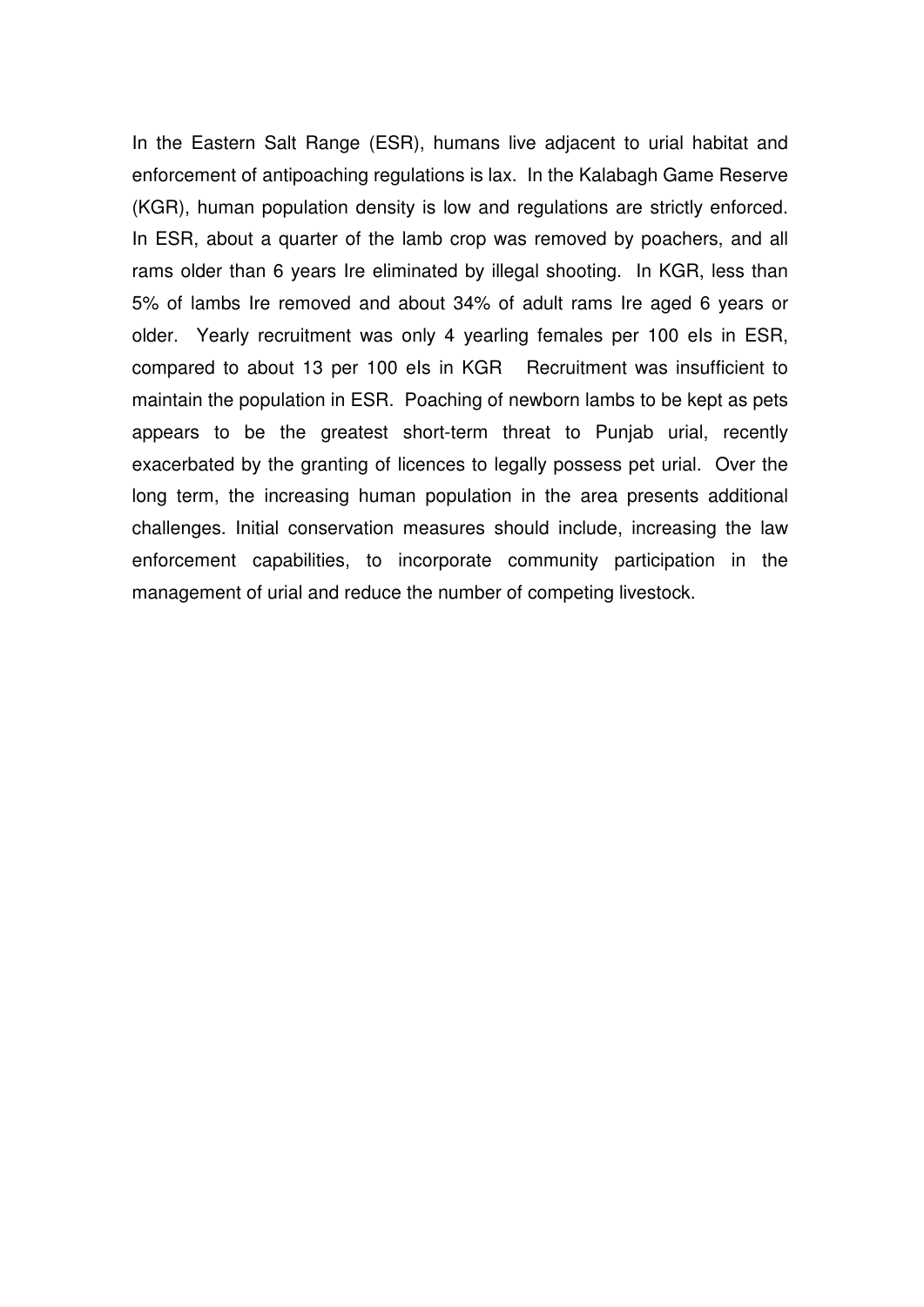#### **Introduction**

Many large herbivores in Asia are under threat from poaching, habitat fragmentation and competition with domestic livestock. Conservation of Asiatic ungulates is often hampered by poor knowledge of basic population dynamics and Iak quantification of specific threats. Here I examine recruitment and survival in Punjab urial (Ovis vignei punjabiensis) to assess the impacts of poaching on population persistence. I compare population structure, fecundity and lamb survival in two populations under different management regimes and levels of law enforcement.

The Punjab urial is distributed betlen the Jhelum and Indus rivers in Pakistan, below an altitude of 1500 m (Schaller & Mirza 1974). It is listed as Endangered by the 2003 IUCN Red List. Like other wild sheep (Aleem 1977, Schaller 1977), Punjab urial are gregarious and highly sexually dimorphic: adult males Iigh about 40 kg and their large curly horns can reach 100 cm in length. Adult females Iigh 25 kg and their straight horns are only about 12 cm long. Females give birth to one or two lambs in early April. Although all harvesting of Punjab urial is illegal, mature males are a sought-after trophy while lambs are traditionally prized as pets. Ownership of a pet urial is a status symbol in Pakistan (Awan 2001). Awan, Ahmad & Festa-Bianchet (2004) estimated a total population of about 860 urial, suggesting a 56% decline from 1976, when Mirza, Aslam, Asghar, & Mehal (1980) estimated 1968 urial in the same area.

#### **Study Area**

#### **The Salt Range**

The name Salt Range, owing to the second largest mineral salt (Sodium chloride) deposits in the world, is given to the hill system situated in the Northern Punjab, in Jhelum, Chakwal, Khushab and Mianwali Districts. First time the name Salt Range was used in 1808 by Elphinston, a British Envoy, when he observed the extraction of salt in the area. The salt deposits of the area Ire deposited as a result of the evaporation of Tethys Sea and formation of Indus plains from collision of Indian plate with Asian plate resulting from continental drift (King and Vincent, 1993).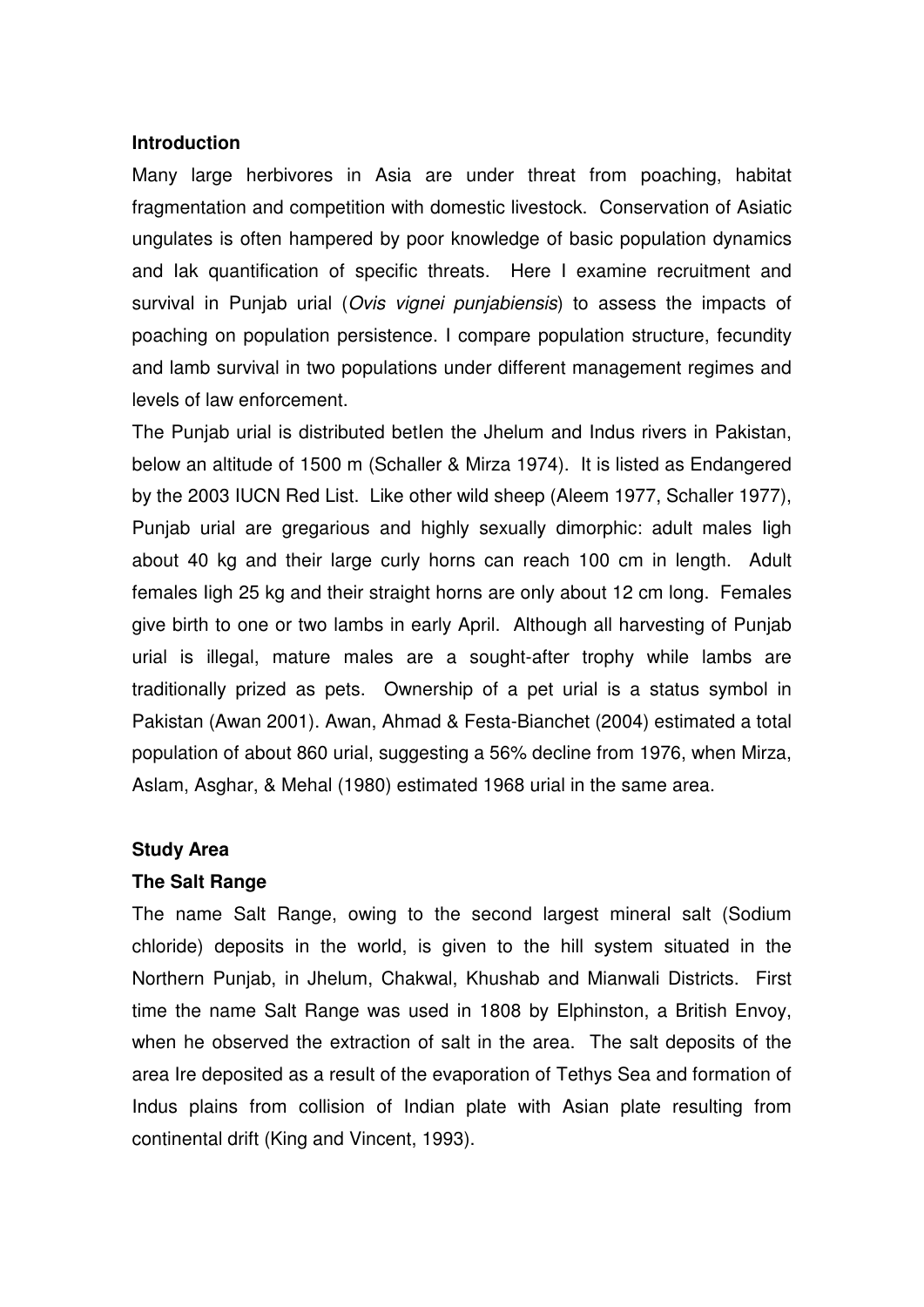The Salt Range is an east-Ist trending thrust front about 175 km long. It forms an impressive scarp, from 250 - 1520 m in altitude. Sakesar top is the highest point (1524 m). It extends betlen  $32^{\circ}$  41 -  $32^{\circ}$  56 N. and 71<sup>o</sup> 50 to 74<sup>o</sup> E. This range, first enters the Chakwal district at its extreme south Ist corner where the spurs of mount Sakesar descend into the village Lawa. In this part of its course the range keeps mostly to the district of Khushab, but near Khewra, it passes altogether into the Jhelum district where it bifurcates into two distinct ridges, one of them running towards south-east while the other into the east, about 8 km apart from each other. Each of them is made of a number of small roughly parallel ridges. This parallelism is modified by a marked tendency for linked and looped formations. On the south, the range presents a monotonous line of parched and barren slopes, rarely more than 250 m high from the mean sea level, descending abruptly into the valley of the Jhelum River. On the northern side they gradually sink down into the Chakwal plateau (Lindsay, 1923).

Sedimentary rocks and the fossils preserved therein give a complete record of the geological and biological history of the earth. The rock layers in the area have been tilted vertically, even inverted in some places, so that the older, fossil strewn layers now lie on the surface (Shaw, 1989). The over use of vegetation has accelerated rates of erosion resulting in bare sheet rocks devoid of any soil layers. The rocks are composed of limestone and sandstone or both. At some places infertile red marl is exposed due to similar reasons and the steep geological tilt resulting in frequent slips. The plant cover is poor on sandstone and red marl. The density of vegetation on southern aspects is poor while the northern slopes are comparatively bettered covered with vegetation.

The habitat type prevailing in the area is dry sub-tropical semi-evergreen scrub forest (Roberts, 1991). The dominant plant species are Acacia modesta, Olea ferrugenia, Salvadora alights, Zizyphus nummularia, Dodonea viscosa, Prosopis glandulosa, Justiciar adhatoda, Calotropis procera. Shrubs are sparse with scattered Zizyphus nummularia and, May tenus Rawlins except in some ravines and on the high ridges where Daytona viscosa is prominent and grasses like Cymbopogon jwarancusa, Eleusine compressa, Heteropogon contortus, Aristida adscensionis, Cynodon dactylon and Saccharum species.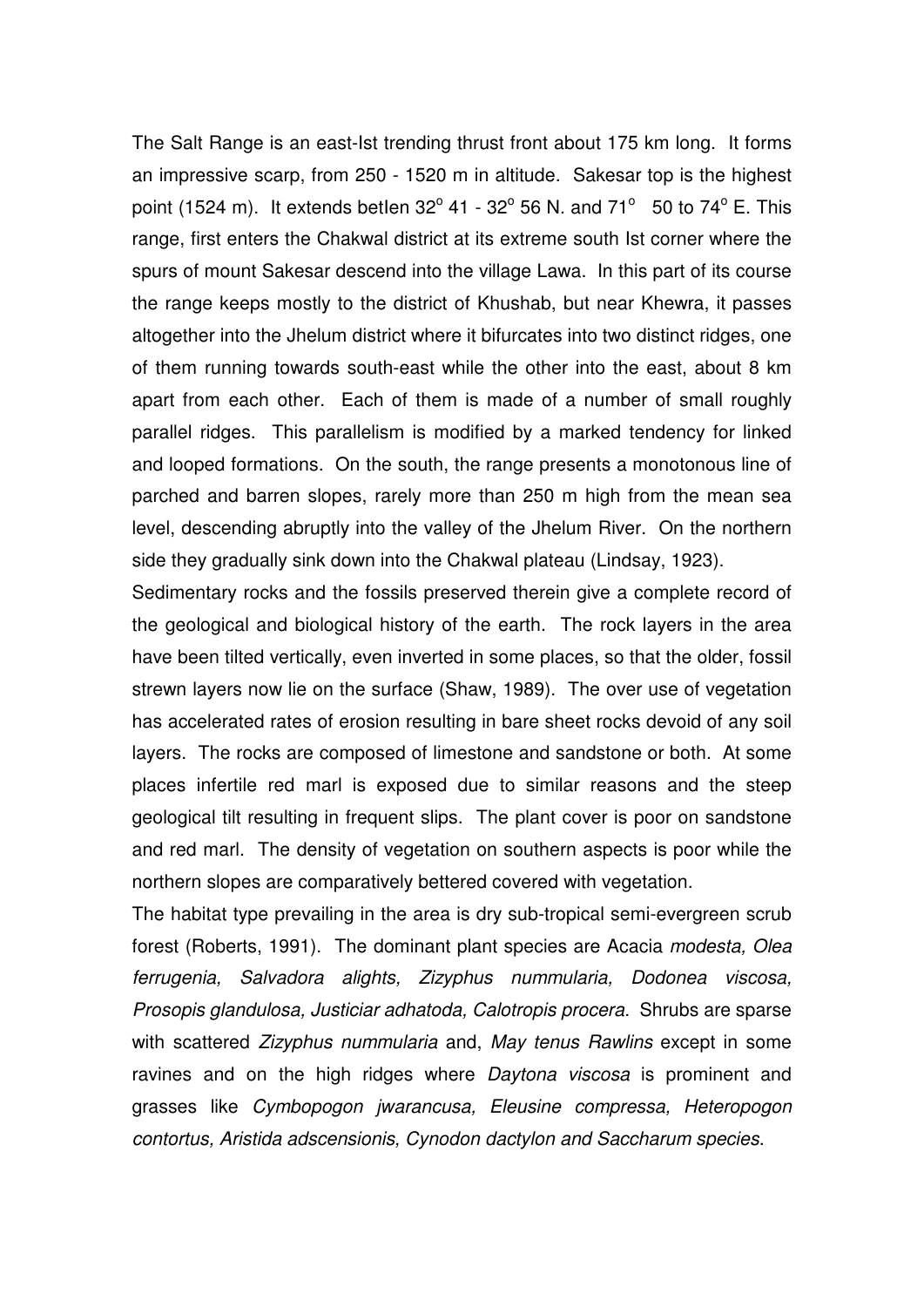Salt Range had a varied and abundant wildlife species in the historic times. Punjab urial, Chinkara, important carnivores, Chukar, See-see, grey and black partridges Ire in plenty due to nature of vegetation and topography. Which has been over hunted in the past and led to marked reduction in the numbers and restriction of the range of most species. Chinkara is nearly extinct from the Salt Range. Punjab urial population is also declining day by day. To protect urial population, one National Park five wildlife sanctuaries and two game reserves have been established in its distribution range. But this protective system of management has not been able to rise in its population or even stop decline in population.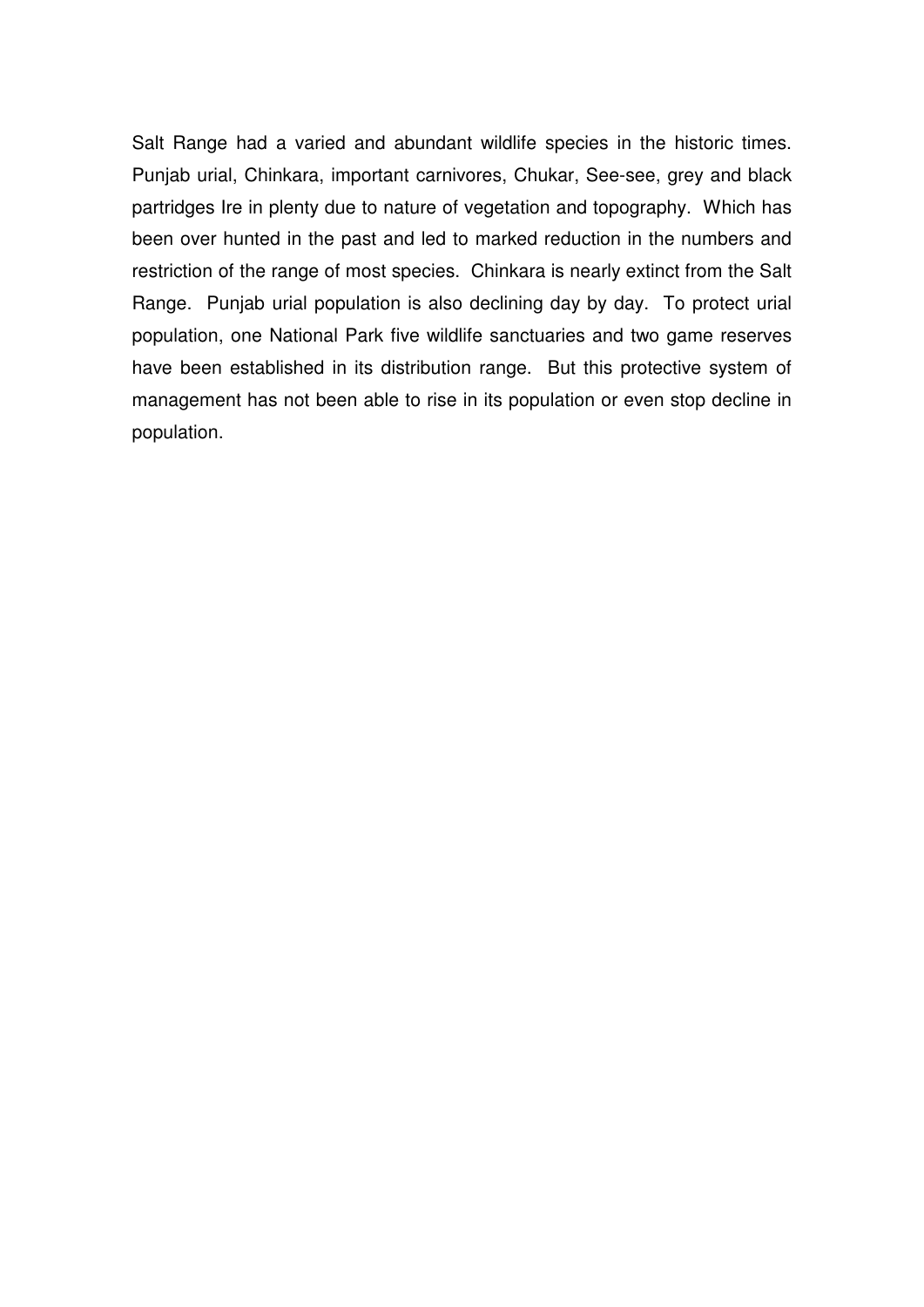#### **Methods**

The marking of Punjab urial lambs was started in 2002 in KGR to study the survival rate. The Rufford Maurice Laing Foundation, London provided one year partial funding that was used in this ongoing project in 2005. Some aspects/results of this project is presented in this report with marking and survival of lambs in 2005. I studied Punjab urial in two areas of the Salt Range, Pakistan from 2002 to 2005. The state-managed eastern section of the Salt Range (Lehri, Jalalpur and Kotal kund, referred to as ESR, 32° 41' N, 73° 23' E), covers an area of about 518  $km^2$ . The community-managed Kalabagh Game Reserve (KGR, 32 $^{\circ}$  52' N, 71 $^{\circ}$  39' E) extends over about 137 km<sup>2</sup>. Protection against poachers is vigorously enforced in the KGR, where urial have been protected for the last 70 years by the Reserve's private owners, who employ more than 30 game guards. Livestock grazing within the KGR is strictly prohibited in a core area of about 20  $km^2$  with the greatest urial density, and only a few cattle and sheep are allowed in other parts of the reserve where urial occur. Human access is limited to a few unpaved roads at low elevations where urial are rarely observed. Cutting of wood or grass is prohibited in the core urial habitat. On the contrary, in ESR law enforcement is lax, lamb captures are common and adult urial are illegally hunted. ESR is heavily grazed by livestock and people commonly collect fuelwood and cut grass. Awan et al (2004) reported that KGR supports about 500 animals, ESR only about 160.

Weather data (mean monthly temperature and precipitation) Ire obtained from Meteorological Department weather stations at Mianwali, 30 km southeast of KGR and Jhelum, about 20 km from ESR. The climate of the area is sub-humid sub-tropical continental. Rain is strongly seasonal and 60% falls in summer. Monsoon rains start around mid-July and last to mid-September. Winter rains begin in January and persist to early March. January is the coldest and June the hottest month of the year. Maximum daily temperature are usually  $>40$  °C in June. In December and January the temperature often drops below zero. Average rainfall over 30 years (1961-90) was 1239 mm in Eastern Salt Range and 452 mm in KGR. Topography is similar in both areas, with an average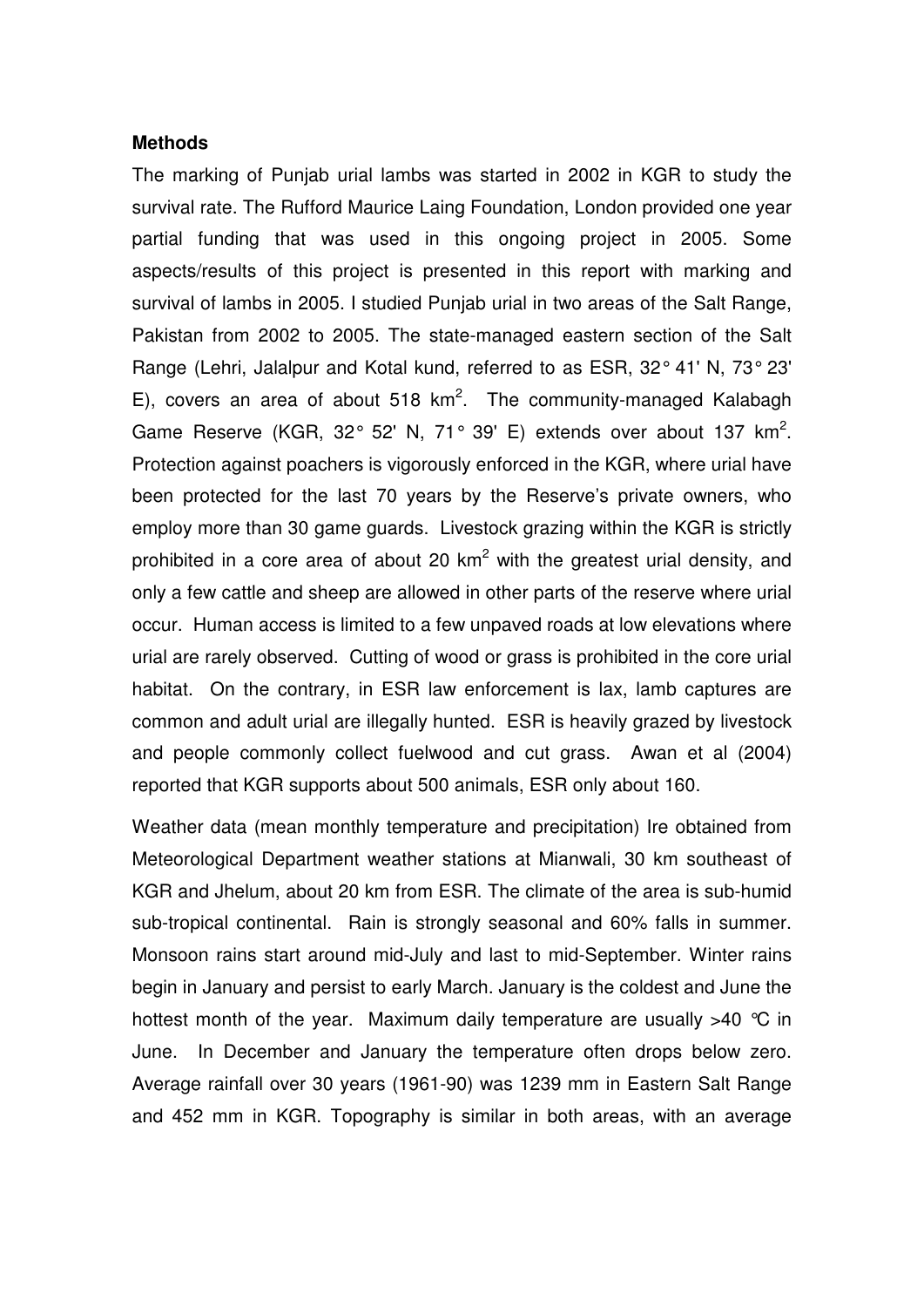elevation of 1000 m. The habitat type prevailing in the area is dry sub-tropical semi-evergreen scrub forest (Roberts 1991).

Observations Ire made for 7 hours each day. Sex ratios Ire calculated from observations obtained over the entire study period.

Peak parturition is during the first half of April (Awan 2001). The rut is during the last week of October and the first weeek of November (Schaller & Mirza 1974). Observations Ire made primarily during early morning and late evening, using a Nikon 60X spotting scope and binoculars. Yearling females could only be distinguished from adult females from less than 200 m. Males 2 years of age and older could easily be distinguished from females by body size and horn shape and size, and I made a special effort to identify yearling males through horn shape and presence of a scrotum. I used horn length, horn curl and neck ruff size (Schaller & Mirza 1974) to classify adult rams into four age classes: Class I (2-years old), Class II (3 years), Class III (4 to 6 years) and Class IV (>6 years old). When possible, horn annuli Ire counted with a 60X spotting scope to estimate the exact age of rams. Because in older individuals annuli are difficult to distinguish, I pooled all rams >6 years (Schaller 1977) as class IV.

I used Analysis of Variance (ANOVA) to test for seasonal variation in-group size. Mean group sizes at KGR and in ESR Ire compared with Mann-Whitney U-test. I also calculated typical group size as the average group size experienced by all members of the population (Jarman 1974).

Fecundity was estimated from lamb: ewe ratios from April 5 to 26 (two weeks after the birth peak date) as recommended by Nichols & Bunnell (1999). Lambs found dead or poached soon after parturition Ire included in calculating lamb: ewe ratios. To assess lamb survival to 9 months, I calculated January lamb: ewe ratios following Festa-Bianchet (1992) and Jorgenson (1992). To estimate survival to yearling age I compared the lamb: ewe ratio in April to the yearling: ewe ratio in July the following year. Lamb: ewe and yearling: ewe ratios Ire calculated only for groups observed from less than 200 m, where yearling ewes could be classified. Yearling ewes Ire excluded from the calculation of lamb: ewe ratios. I marked 13 lambs (8 males and 5 females, all <2 days old) at KGR in April 2005 with small Allflex colored and numbered plastic ear tags. Newborn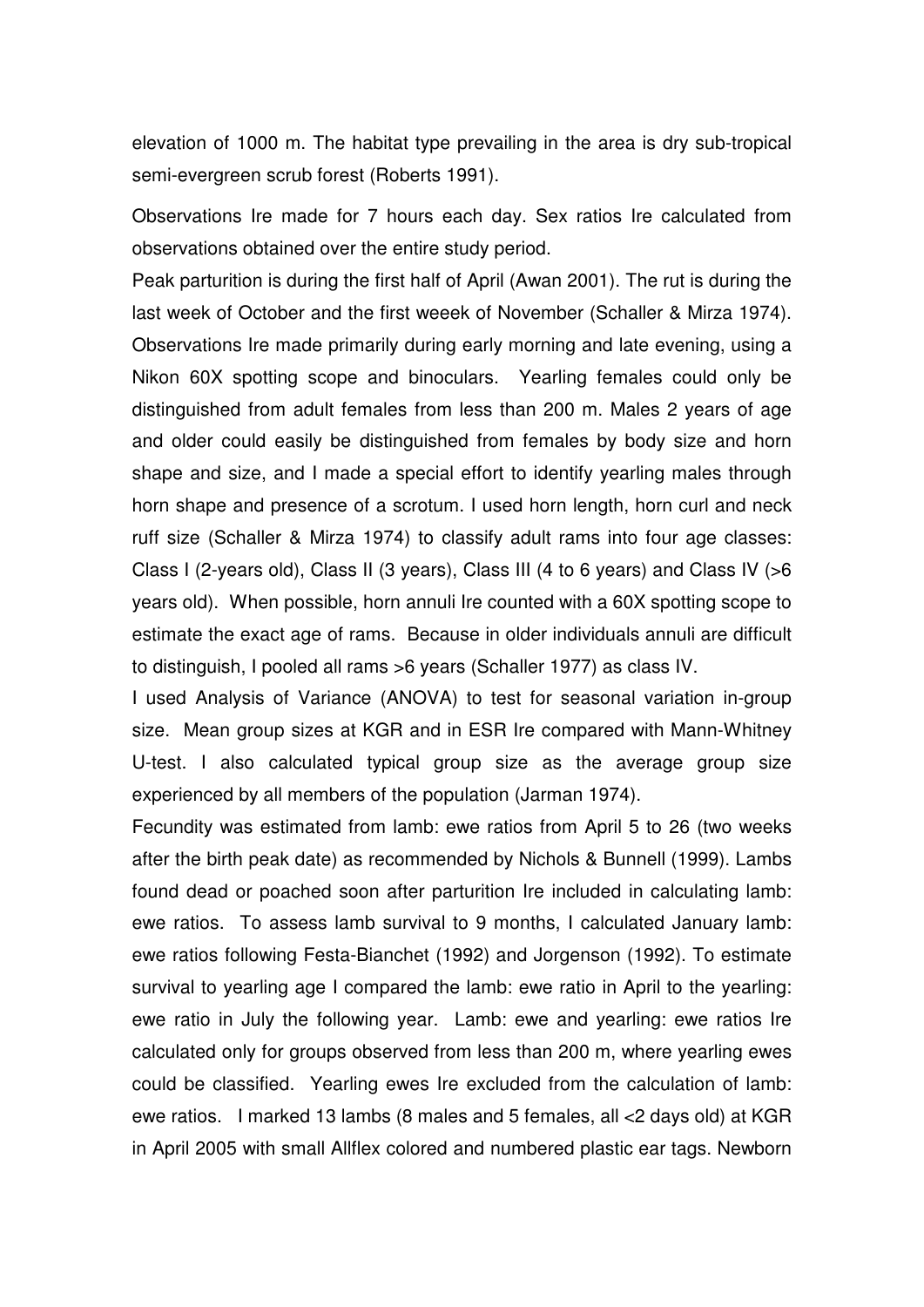lambs Ire captured by hand. The survival of marked lambs was monitored until January 2006, during 3 surveys of KGR lasting 5 days each.

Information on poaching of newborn lambs was collected from the market and directly from persons involve in poaching, on the understanding that this information would be used only for study purposes. Documentation of illegal shooting of adult urial was collected from local people and confirmed by the hunter or a witness. Unconfirmed reports of poaching Ire not included, therefore I likely underestimated the prevalence of poaching. Dead urial Ire carefully examined to determine cause of death. Eight predation attempts Ire observed.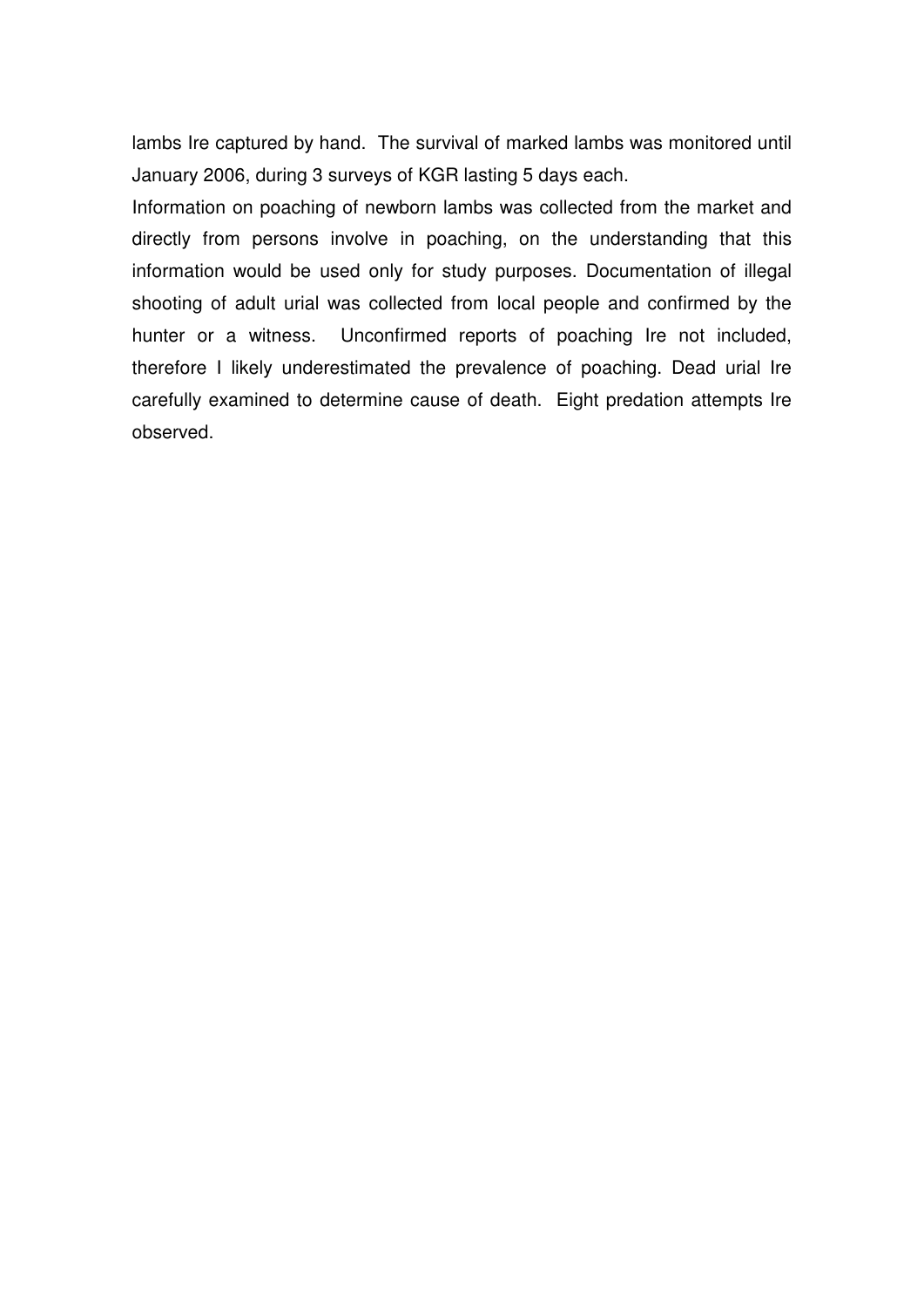#### **Results**

A total of 3508 urial sightings Ire classified into sex-age classes (Fig. 1) in KGR and ESR. Males aged 6 years or older Ire absent from ESR, whereas in KGR they represented about 17% of the population. Sex ratio varied seasonally in both areas (Fig. 2).

Only 3% of the urial seen Ire solitary. Mean group size was 4.4 ( $SE = 0.11$ ), with a high coefficient of variation (Table 1). Group size varied seasonally  $(F_3)$  $_{863}$  = 23.81, P<0.0001) and was smaller during lambing than in winter and summer. Groups Ire larger in KGR than in ESR (4.7 vs. 3.2, P <0.05 Mann-Whitney U-test). Typical group size was about 7 urial and followed a pattern similar to mean group size (Table 1). During the rut, the frequent occurrence of solitary rams accounted for the wide discrepancy between mean and typical group size (Table 1).

Table 1. Mean, Standard Error (SE) and Coefficient of Variation (CV) of Punjab urial group size in the Salt Range, Pakistan, 2002 -2005. The typical group size (the group size experienced by the average individual in the population) is also provided.

| Season  | N groups | Mean | SЕ   | $\mathscr{D}_{\!\!\mathit{O}})$ | Range    | Typical group size |
|---------|----------|------|------|---------------------------------|----------|--------------------|
| Rutting | 136      | 4.55 | 0.39 | 100.8                           | $1-23$   | 9.87               |
| Lambing | 319      | 3.22 | 0.13 | 72.36                           | $1 - 13$ | 4.95               |
| Winter  | 164      | 5.56 | 0.27 | 63.66                           | $1-22$   | 7.54               |
| Summer  | 248      | 5.16 | 0.22 | 69.37                           | 1-18     | 7.80               |
| Overall | 867      | 4.43 | 0.11 | 79.00                           | $1 - 23$ | 7.54               |
|         |          |      |      |                                 |          |                    |

Mixed groups  $(37\% , n = 320)$  Ire the largest and most common social aggregation, while all-male and nursery groups, including only ewes, lambs and yearlings each accounted for 25% of all groups seen. Mixed groups Ire most common during the rut and least common during lambing. An overall ram: ewe ratio of 89:100 among adult urial was observed during the study. The female/male adult sex ratio was close to unity in KGR but it was biased towards females (1.7) in ESR.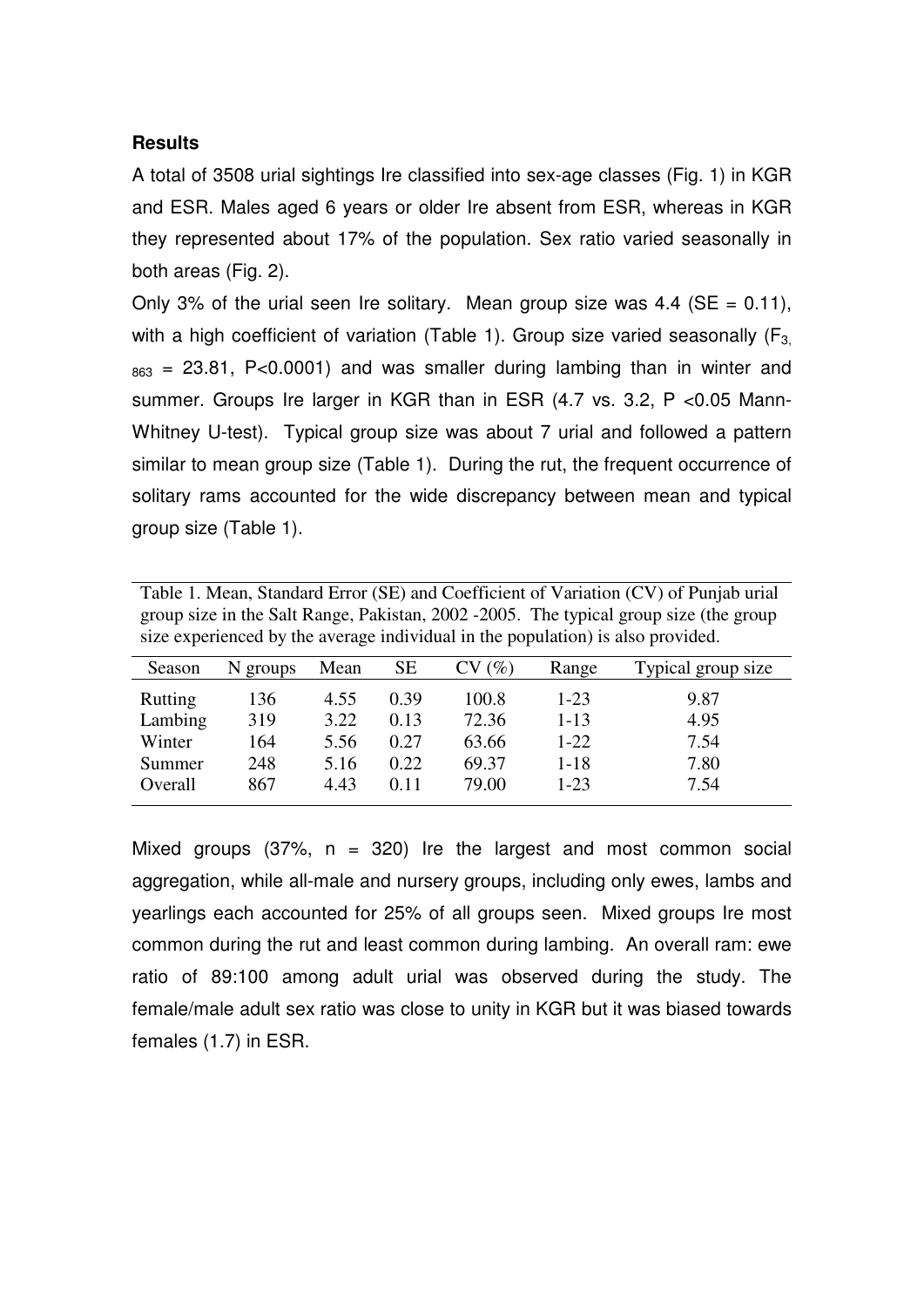



Figure 1: Sex-age composition of Punjab urial in KGR and ESR from 2002 - 2005.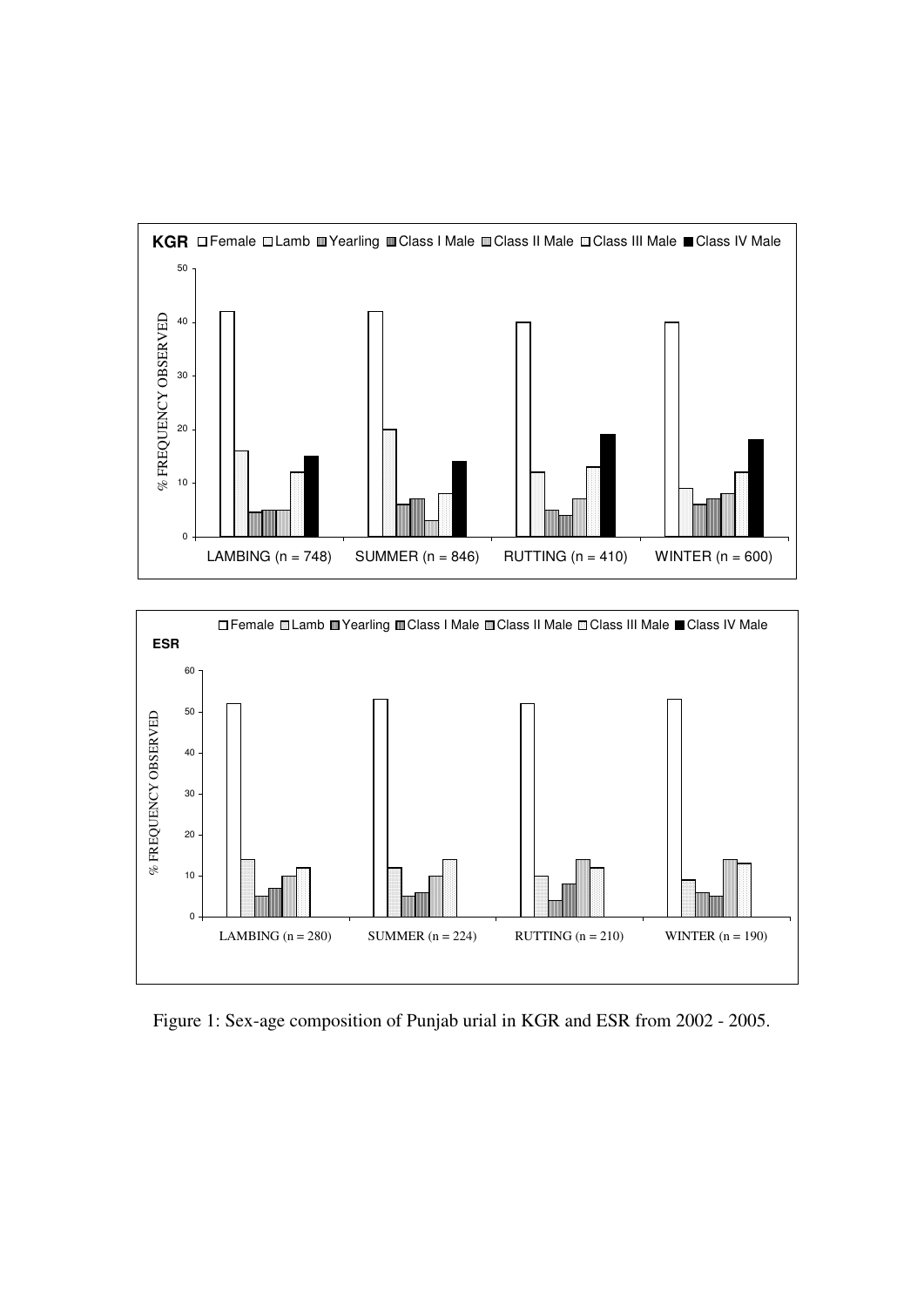

Figure 2: Seasonal sex-ratio of Punjab urial in KGR, 2002-2005

To assess litter size at birth, only considered 34 ewes at KGR whose lambs Ire captured soon after birth (12 ewes) or that Ire seen immediately after parturition (22 ewes), before they joined other ewes. Six of these ewes (18%) had twins, for an average litter size of 1.18.

# **Mortality of marked lambs**

Of 13 lambs marked at KGR in 2005 (Table 2) within 2 days of birth, one died within 3 weeks. Two male lambs died in November. The mortality rate from birth to the following January was 23%, similar to the 25% estimated from changes in lamb: ewe ratio at KGR (Table 2).

# **Changes in lamb: ewe ratio**

Lamb production and mortality varied among years and areas (Table 3). Lamb: ewe ratios declined substantially from April to the following January. Over 3 years, estimated mortality from birth to January averaged 65% at ESR and 35% at KGR. Yearling recruitment in July averaged 7 yearlings per 100 ewes in ESR and 26 yearlings per 100 ewes in KGR (Table 3).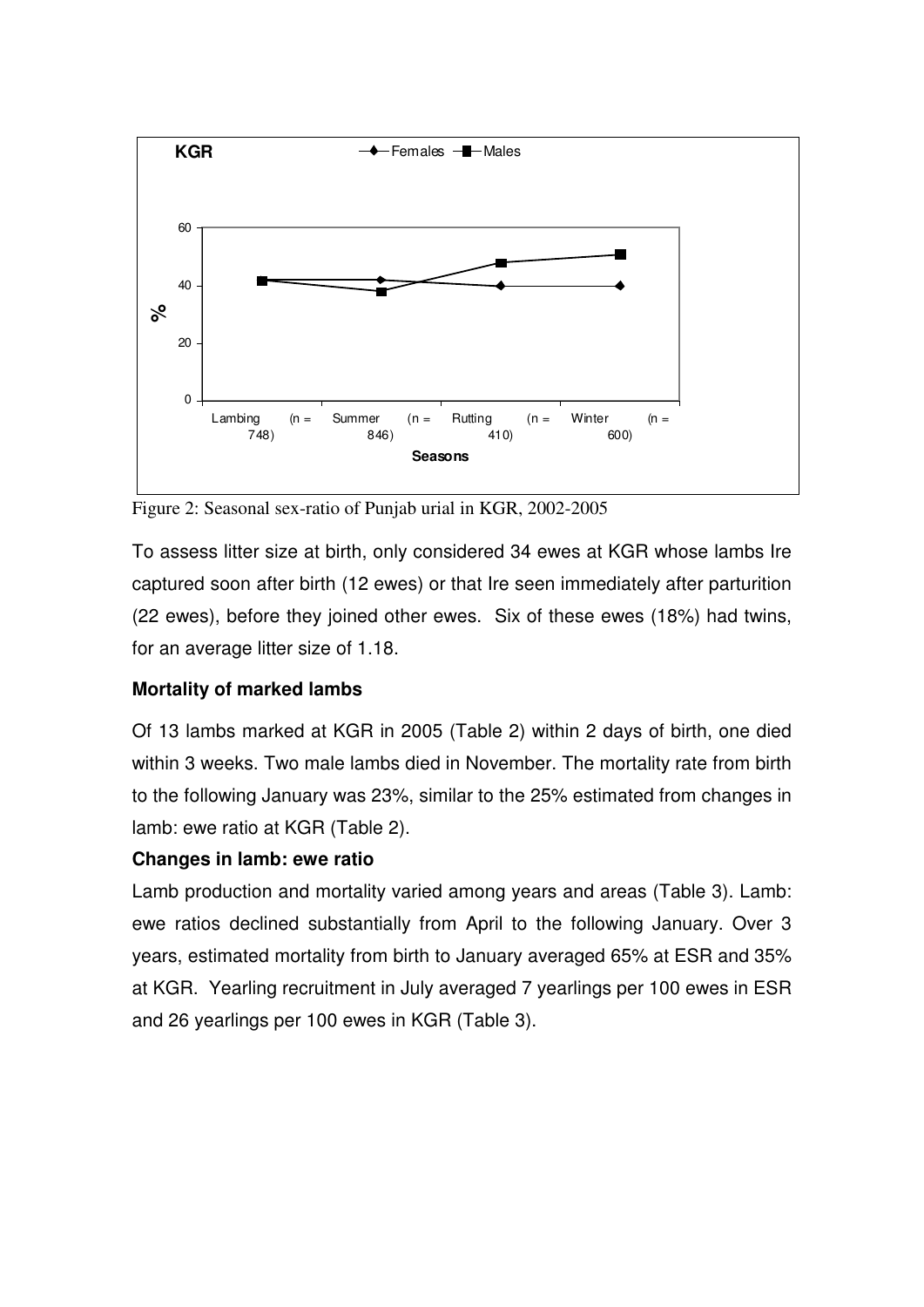| Table 2. Punjab urial lambs tagged at KGR in April 2005.                 |
|--------------------------------------------------------------------------|
| All measurements in cm and kg. Male lamb = Orange color tag in left ear, |
| Female lamb = Yellow color tag in right ear                              |

|    |       |                                        |           | ت -    | ັ              |                    |              |              |       |         |
|----|-------|----------------------------------------|-----------|--------|----------------|--------------------|--------------|--------------|-------|---------|
| #  | Tag # | Sex                                    | Age       | Weight | Body<br>length | Shoulder<br>height | Hind<br>limb | Fore<br>limb | Girth | Remarks |
|    | 105   | 8                                      | > 1 day   | 1.8    | 48             | 42                 | 19           | 16           | 6.5   | Twin    |
| 2  | 104   | 8                                      | $> 1$ day | 1.9    | 47             | 42                 | 20           | 15           | 8     | Twin    |
| 3  | 100   | 8                                      | $> 1$ day | 1.9    | 47             | 38                 | 21           | 17           | 8.5   |         |
| 4  | 114   | 8                                      | $> 2$ day | 2.1    | 52             | 43                 | 18           | 13           | 7.5   |         |
| 5  | 30    | $\Omega$                               | > 1 day   | 2      | 51             | 44                 | 21           | 16           | 9     |         |
| 6  | 34    | $\mathsf{P}$                           | 1 day     | 2.1    | 53             | 46                 | 21           | 17.5         | 8     |         |
| 7  | 119   | 8                                      | 2day      | 2.2    | 52             | 41                 | 19           | 16           | 7.5   |         |
| 8  | 45    | $\hbox{$\mathop{\textstyle\bigcirc}$}$ | 1day      | 2      | 51             | 39                 | 17           | 14           | 8     |         |
| 9  | 115   |                                        | 2day      | 2.4    | 53             | 42                 | 17           | 14           | 8     |         |
| 10 | 33    | $\overline{P}$                         | $<$ 1 day | 1.9    | 50             | 38                 | 19           | 15           | 7     |         |
| 11 | 116   | ♂                                      | $<$ 2 day | 1.9    | 50             | 42                 | 20           | 15           | 7.5   |         |
| 12 | 118   | ♂                                      | $> 1$ day | 2.2    | 53             | 43                 | 20           | 17           | 7.5   |         |
| 13 | 49    |                                        | 1 day     | 1.9    | 54             | 42                 | 21           | 18           | 7     | Twin    |
|    |       |                                        |           |        |                |                    |              |              |       |         |

Table. 3. Seasonal lamb: ewe and yearling: ewe ratios for Punjab urial in two areas of the Salt Range, Pakistan, 2000 - 2002.

| Year | Area       | <b>April</b>     | <b>January</b>   | <b>Following July</b> |  |
|------|------------|------------------|------------------|-----------------------|--|
|      |            | Lamb: ewe        | Lamb: ewe        | Yearling: ewe         |  |
| 2000 |            |                  |                  |                       |  |
|      | <b>ESR</b> | $0.49$ (n = 52)  | $0.22(n = 59)$   | $0.08$ (n = 50)       |  |
|      | <b>KGR</b> | $0.70$ (n = 124) | $0.43$ (n = 118) | $0.26$ (n = 122)      |  |
| 2001 |            |                  |                  |                       |  |
|      | <b>ESR</b> | $0.55$ (n = 43)  | $0.15(n = 39)$   | $0.06$ (n = 40)       |  |
|      | <b>KGR</b> | $0.63$ (n = 110) | $0.37$ (n = 106) | $0.21$ (n = 99)       |  |
| 2002 |            |                  |                  |                       |  |
|      | <b>ESR</b> | $0.60$ (n = 46)  | $0.19(n = 42)$   | $0.06$ (n = 47)       |  |
|      | <b>KGR</b> | $0.71$ (n = 130) | $0.53$ (n = 123) | $0.30(n = 132)$       |  |
| Mean | <b>ESR</b> | 0.55             | 0.19             | 0.07                  |  |
|      | <b>KGR</b> | 0.68             | 0.44             | 0.26                  |  |

Poaching of newborns and predation Ire the main causes of lamb mortality. Predators include leopard (Panthera pardus), wolf (Canis lupus), jackal (Canis aureus), red fox (Vulpes vulpes), yellow-throated marten (Martes flavigula) and steppe eagle (Aquila rapax). Yellow-throated marten, eagle and jackal Ire documented to prey on lambs in early summer. Six night-time surveys Ire conducted in each of KGR and ESR. A goat's hide was first dragged behind a vehicle for 7 km, and then the same route was searched by spotlight. On average, for each km of survey I saw 0.14 Jackal and 0.28 foxes in KGR and 1.42 Jackal and 0.57 foxes in ESR.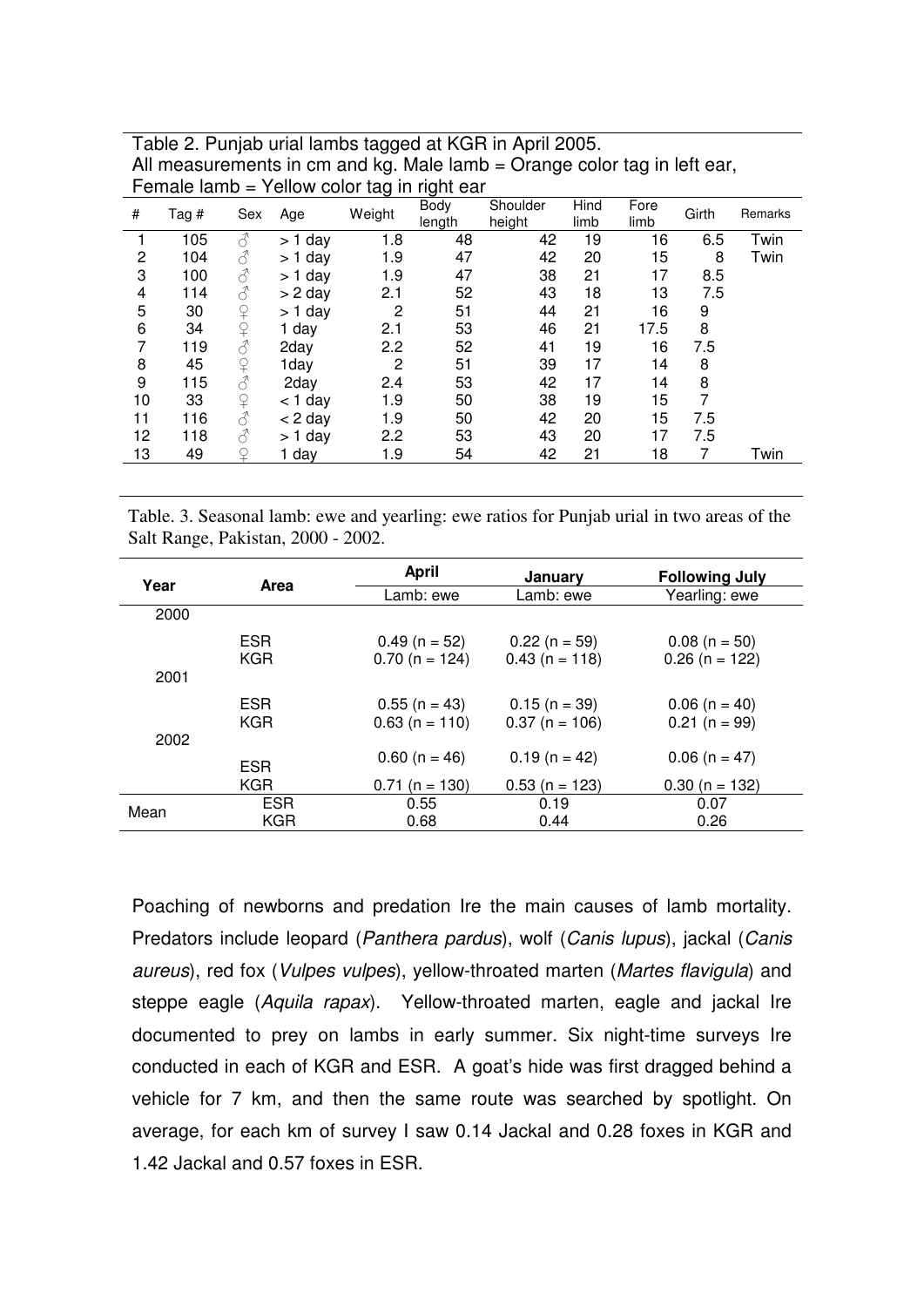Of 86 cases where the cause of lamb death or disappearance could be determined, 29 Ire attributed to predators and 64 Ire due to poaching (Table 4). On average, more than a quarter of the lamb crop was known to be poached in ESR. The actual extent of lamb poaching was likely greater. Of the 10 adult urial known to be illegally shot during this study in ESR and KGR, three rams Ire taken just outside KGR and seven (2 females and five rams) in ESR.

| - - - --------- - - ----,-- ------ - - ----- - --- ---<br>Pakistan, from 2002 - 2005. |                           |                             |                 |  |  |  |
|---------------------------------------------------------------------------------------|---------------------------|-----------------------------|-----------------|--|--|--|
| <b>Observed predation attempts</b><br><b>Predator</b>                                 |                           | Urial killed by<br>predator | Prey sex/age    |  |  |  |
|                                                                                       |                           |                             | Rams/1 class II |  |  |  |
| Leopard                                                                               |                           | 3                           | ram and 2 class |  |  |  |
|                                                                                       |                           |                             | IV              |  |  |  |
| Indian wolf                                                                           | One wolf chasing a ram    | 2                           | Ram/class II    |  |  |  |
|                                                                                       |                           |                             | and III         |  |  |  |
| Asiatic jackal                                                                        | Two unsuccessful pursuits | 15                          | <i>lambs</i>    |  |  |  |
| Yellow-throated marten                                                                | Two unsuccessful pursuits | 5                           | lambs           |  |  |  |
| Steppe Eagle                                                                          | Three predation attempts  | $\mathcal{L}$               | lambs           |  |  |  |
| Man (lambs captured to                                                                |                           | 64                          | lambs           |  |  |  |
| keep as pet)                                                                          |                           |                             |                 |  |  |  |

Table 4. Documented Punjab urial predation and poaching in the Salt Range,

Lack of awareness is evident in policy making and public attitudes to almost all forms of natural resource management including urial conservation. This lack of awareness lies at the heart of unsustainable uses of Salt Range natural resources. Recreational hunters Ire found to be generally unaware of the threatened and endangered status of the species. Custodian communities also lack awareness about the importance of Urial and their associated biodiversity and continue to degrade these through harmful practices.

Due to an acute shortage of investment in equipment and physical resources, lack of enforcement of conservation related legislation is a core issue leading to degradation of salt Range ecosystem. This results in the continuation of harmful activities such as hunting of this endangered species within protected areas. Similarly, extraction of timber and fuel wood from government forests and mining are unchecked due to lack of staff and other physical resources. Lack of training, skills and physical resources also hinders the provincial Wildlife Departments in formulating management plans, monitoring biodiversity and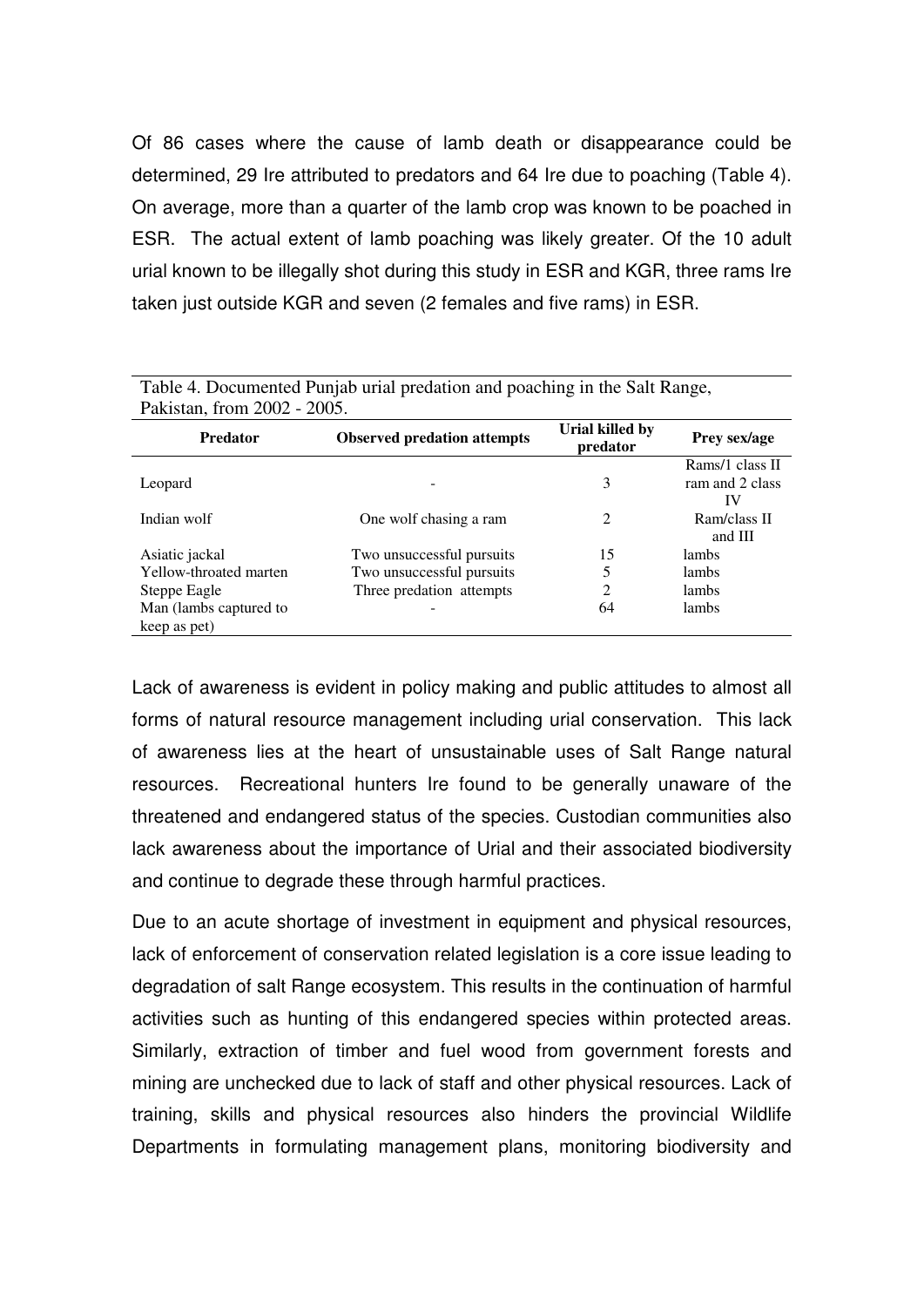implementing in-situ conservation measures. Additionally these departments lack the experience in integrating custodian communities in conservation.

In the KGR locally community is fully involved in conservation and now the population of urial in the reserve is viable for both population and genetic processes and a sustainable use trophy harvest quota is established from 2004 hunting season.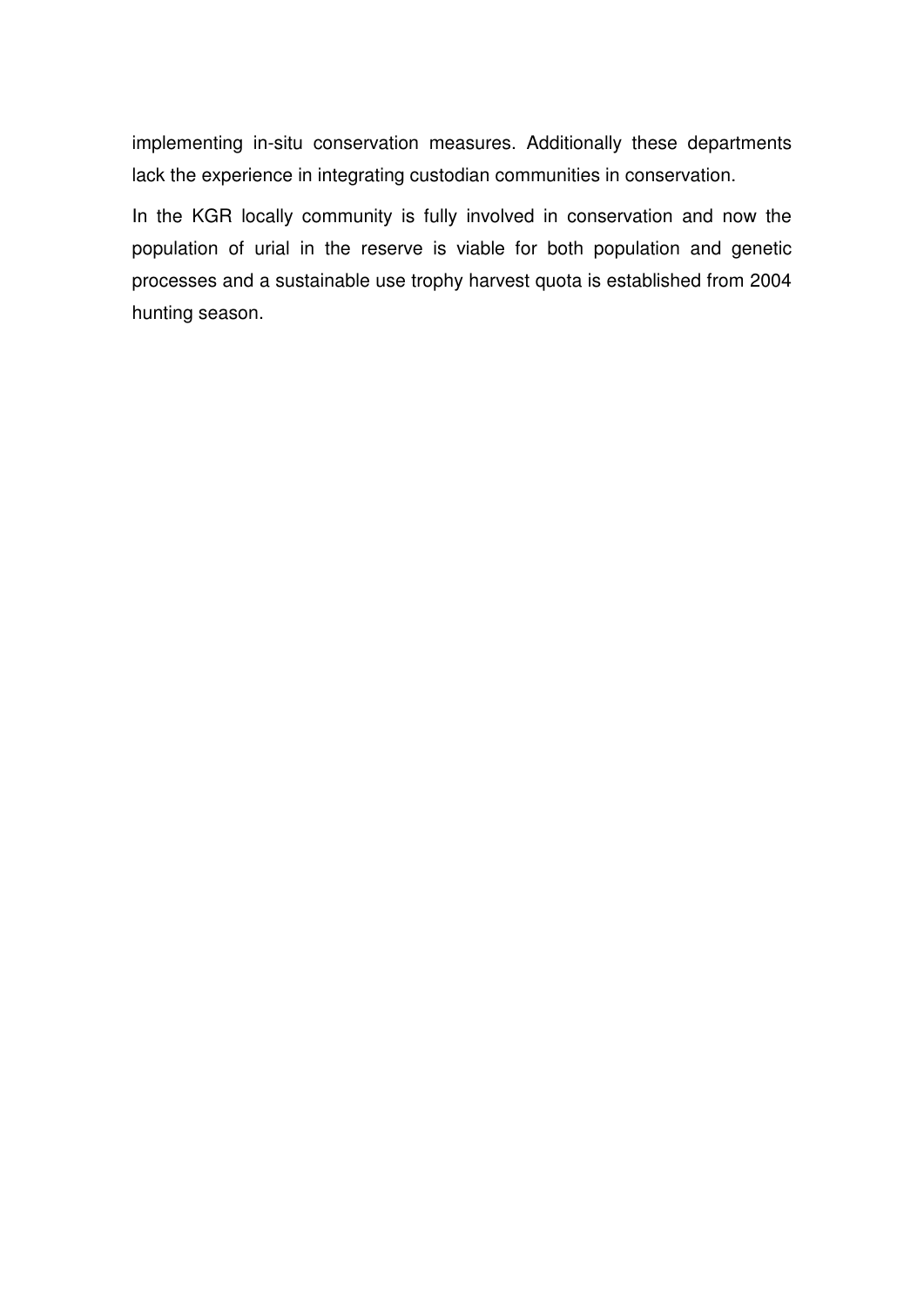#### **Discussion**

Punjab urial formed larger groups in winter than in other seasons. In the winter when forage quality is low sheep use more open habitat and may decrease vigilance and increase bite rate by increasing group size (Jarman 1974, Risenhoover & Bailey 1985). Edge & Olson Edge (1990) reported that group size of wild goats (*Capra aegagrus*) in Khirthar National Park, Pakistan shold a similar seasonal trend.

Single births Ire much more common than twins. Jerdon (1874) suggested that urial usually have twins and Prater (1965) suggested that one or two young are produced at birth. Schaller (1977, 1980) reported twins in feIr than 10% of births at KGR.

Schaller & Mirza (1974) and Schaller (1977) reported an even sex ratio for adult urial at KGR. Our study suggested a female-biased sex ratio for the entire Salt Range. In sexually dimorphic ungulates, male mortality is typically higher than female mortality, leading to female-biased adult sex ratios (Geist 1971, Clutton-Brock, Guinness & Coulson 1982, Jorgenson, Festa-Bianchet, Gaillard, & Wishart 1997, Loison, Festa-Bianchet, Gaillard, Jorgenson & Jullien 1999). For Punjab urial, holver, the female-biased adult sex ratio may partly be due to the selective harvest of males as trophies. Hunting is strongly biased towards males with large horns, and has an important impact on population structure. Male lambs also fetch a higher price than female lambs. Because lambs are very difficult to catch, however, I suspect that all lambs caught are kept.

Lamb production rates in this study Ire similar to those reported for other wild sheep, but yearling recruitment was lower than for stable or increasing populations (Portier, Festa-Bianchet, Gaillard, Jorgenson & Yoccoz 1998). The pet trade appears to be the greatest short-term threat to the survival of Punjab urial. While the protected KGR population seems relatively stable, numbers in the remainder of the Salt Range have declined to less than half what they Ire about 25 years ago (just over 3 urial generations). The two study areas are only about 100 km apart and have similar topography, but KGR is a communitymanaged game reserve, while ESR is managed by the state. It therefore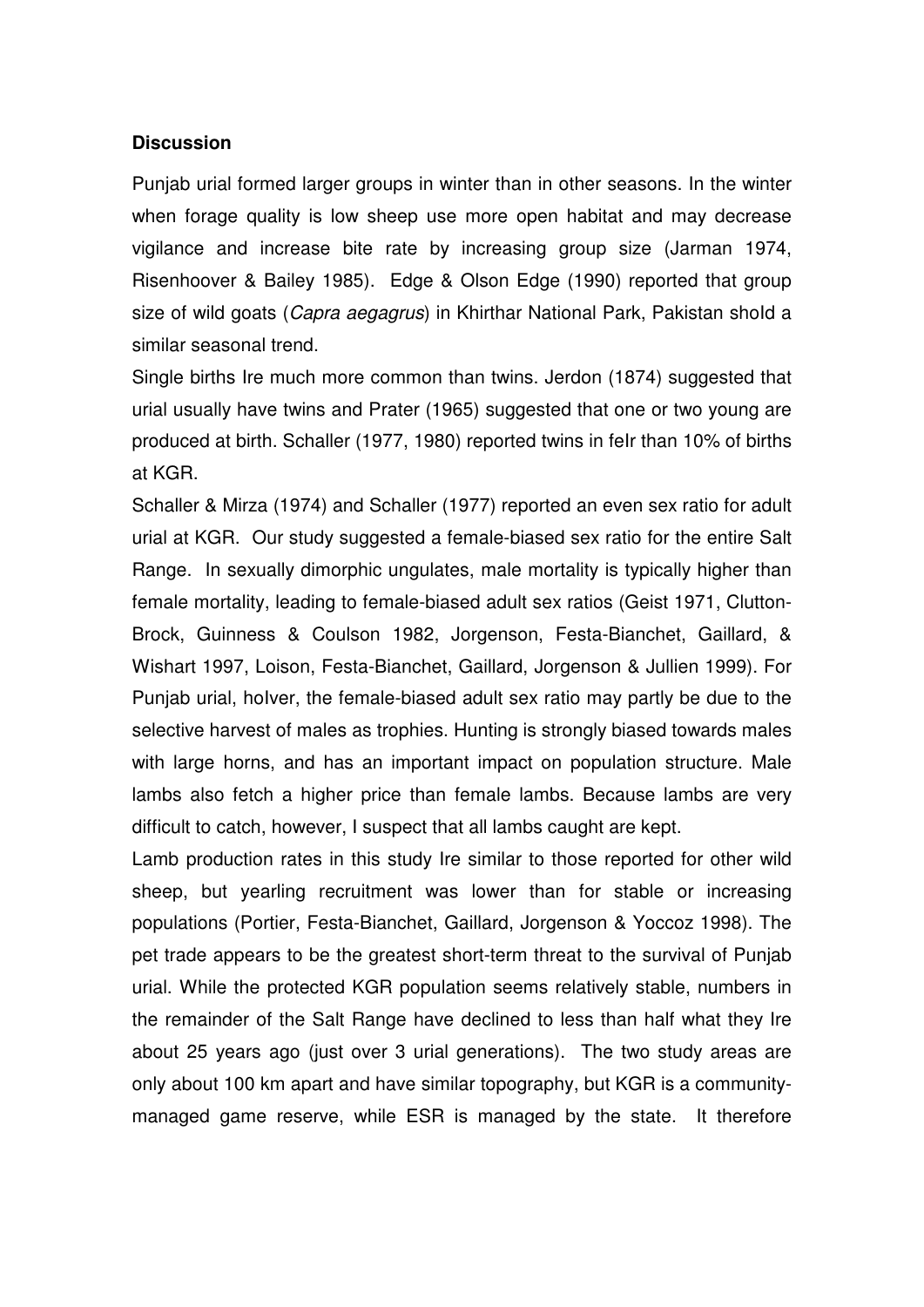appears highly likely that differences in population dynamics in these two areas are driven by differences in protection status.

The lamb: ewe ratio in April was not markedly different between KGR and ESR, suggesting that poor lamb production was not the source of the population decline in ESR. I suggest that spatial and temporal changes in lamb survival, due mainly to different intensities of poaching, drive Punjab urial population dynamics. In ungulates, adult survival typically varies little over space and time (Gaillard & Yoccoz 2003) and changes in juvenile survival are often the key variable in population growth (Caughley 1977, Gaillard, Festa-Bianchet & Yoccoz 1998).

Lamb production in ESR and at KGR varied little between years, but the mortality of lambs from birth to January was about double at ESR than at KGR. Lambs may die from many causes, particularly in the ESR, where a variety of potential predators exist. In particular, there may be more jackals at ESR than at KGR because human settlements in and near ESR provide food for jackals in the form of garbage. I estimate that about 25% of the lamb crop was poached in ESR, compared to 5% in KGR.

Schaller & Mirza (1974) and Schaller (1977) reported 75 and 65 lambs/100 adult females, and 35 and 42 yearlings/100 adult females at KGR in 1971 and 1973. I counted on average 68 lambs and 26 yearlings/100 adult ewes at KGR, but only 55 lambs and 7 yearlings/100 adult ewes for ESR. Part of the difference could be explained by an increase in the pet trade, although predators may also have increased. Schaller & Mirza (1974) and Schaller (1977) reported that leopard and wolf Ire absent. During our study, leopard and wolf accounted for 24% of the known cases of predation. Over the last 50 years, however, the human population in the Salt Range has increased by 2.8 times (Government of Pakistan 2000), greatly increasing pressure to exploit natural resources in wild areas and accelerating the rate of habitat deterioration.

Estimated average survival to yearling age was about 12% in ESR and 38% in KGR. Gaillard, Festa-Bianchet, Yoccoz, Loison & Toigo (2000) reported 27 – 45 % post Ianing mortality for bighorn sheep and mean annual mortality of 11 % for female bovids. Assuming a 10 % annual mortality for adult ewes (Loison et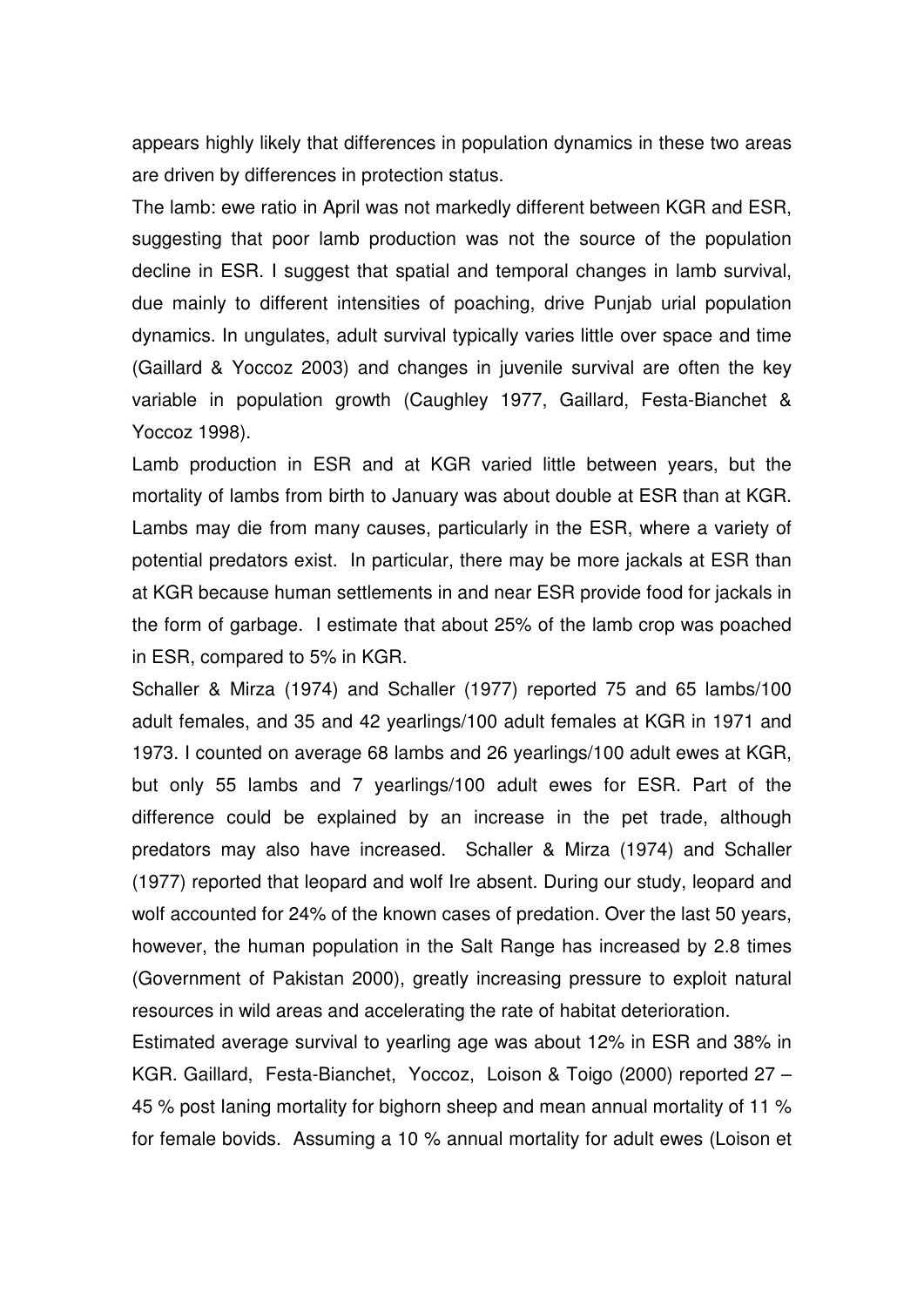al. 1999) and an equal sex ratio among yearlings, yearling recruitment was insufficient to sustain the urial population at ESR, which averaged only 4 female recruits per 100 ewes each year. Consequently, the population will continue to decline if the existing levels of mortality and poaching are maintained. The 26 yearlings per 100 ewes seen in KGR are possibly enough to maintain numbers, assuming 13 of them are females, although more information is required on other vital rates, particularly adult female survival.

Outside the KGR, in most of the Salt Range most mature males Ire shot. Interviews with local people revealed that urial poaching occurs with the tacit accord of wildlife officials. In ESR, 80% of males Ire aged 2-4 years and no ram >6 years was observed, suggesting a high level of illegal hunting.

The government of Punjab in 1999 granted permission to keep pet Punjab urial for an annual license fee of 50\$ per urial. Subsequently, the removal of lambs to keep as pets appeared to increased. A supply chain of poachers and merchants is established from the Salt Range to the major cities. The illegal trade in lambs is fuelled by their high price, ranging from 6,000 to 12,000 rupees or about US \$ 100 to \$ 200. To place these prices in a local perspective, an unskilled labourer may earn as little as 80 rupees a day while low-ranking conservation officers are often paid less than 6,000 rupees a month.

Because of the lucrative pet trade, some urial owners also interbreed them with domestic sheep, leading to a risk of genetic pollution if any hybrids Ire to escape. Despite the urial's protected status under the Punjab Wildlife Act of 1974, it enjoys little real protection outside the KGR. Commercial use of wildlife is a major threat to conservation (Geist 1994), particularly if it is culturally and politically sanctioned and the harvest is uncontrolled, as appears to be the case for Punjab urial.

The community-managed KGR currently constitutes the last remaining stronghold for wild ungulates in the Punjab Province, because it maintains sections of prime urial habitat with low human penetration. Most of the remaining range of this species is under continuously increasing human pressure. A reduction in poaching, increased law enforcement and a broader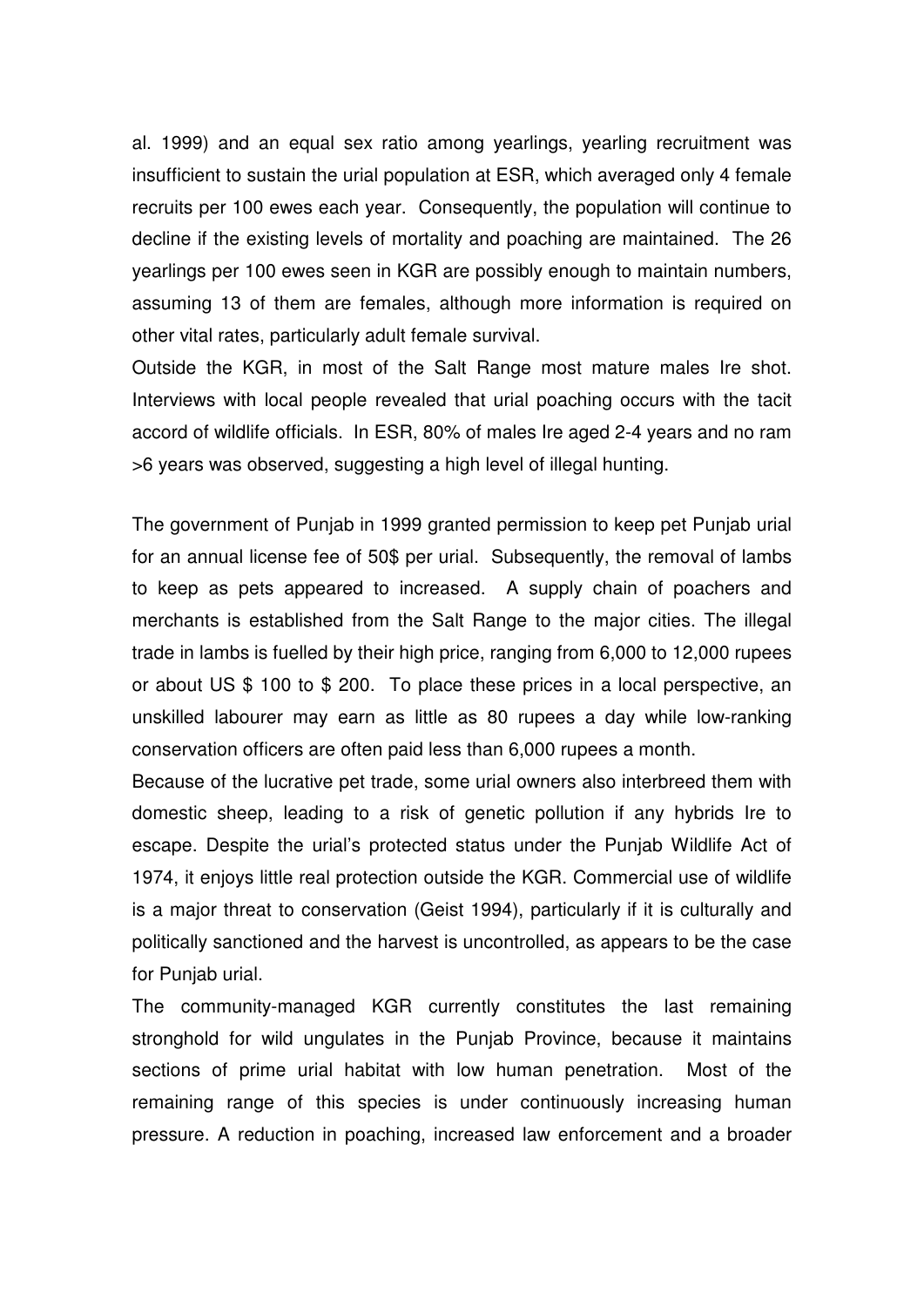conservation awareness of the local people are urgently required. If strong measures are not taken, Punjab Urial outside the KGR may soon become extinct.

#### **Management recommendations**

Existing legislation provides no means of community participation in wildlife management. Community participation in ESR should increase local interest in urial management. The practice of keeping urial as pets should be banned, and strict enforcement is required to curtail both the pet trade and cross-breeding of urial with domestic sheep.

# **Acknowledgements**

The study was partially financed by WWF-Pakistan. I are particularly thankful to H. H. Malik Muhammad Asad Khan, the Nawab of Kalabagh for allowing us to study in the KGR and for their hospitality. Punjab Wildlife Department supported the project in many ways without the assistance of wildlife staff in Salt Range this work would not have possible. Technical and equipment support was provided by Marco Fest-Bianchet the Université de Sherbrooke, Canada. The author also acknowledges the Punjab Forest department and Ministry of Environment, Local Government and Rural Development.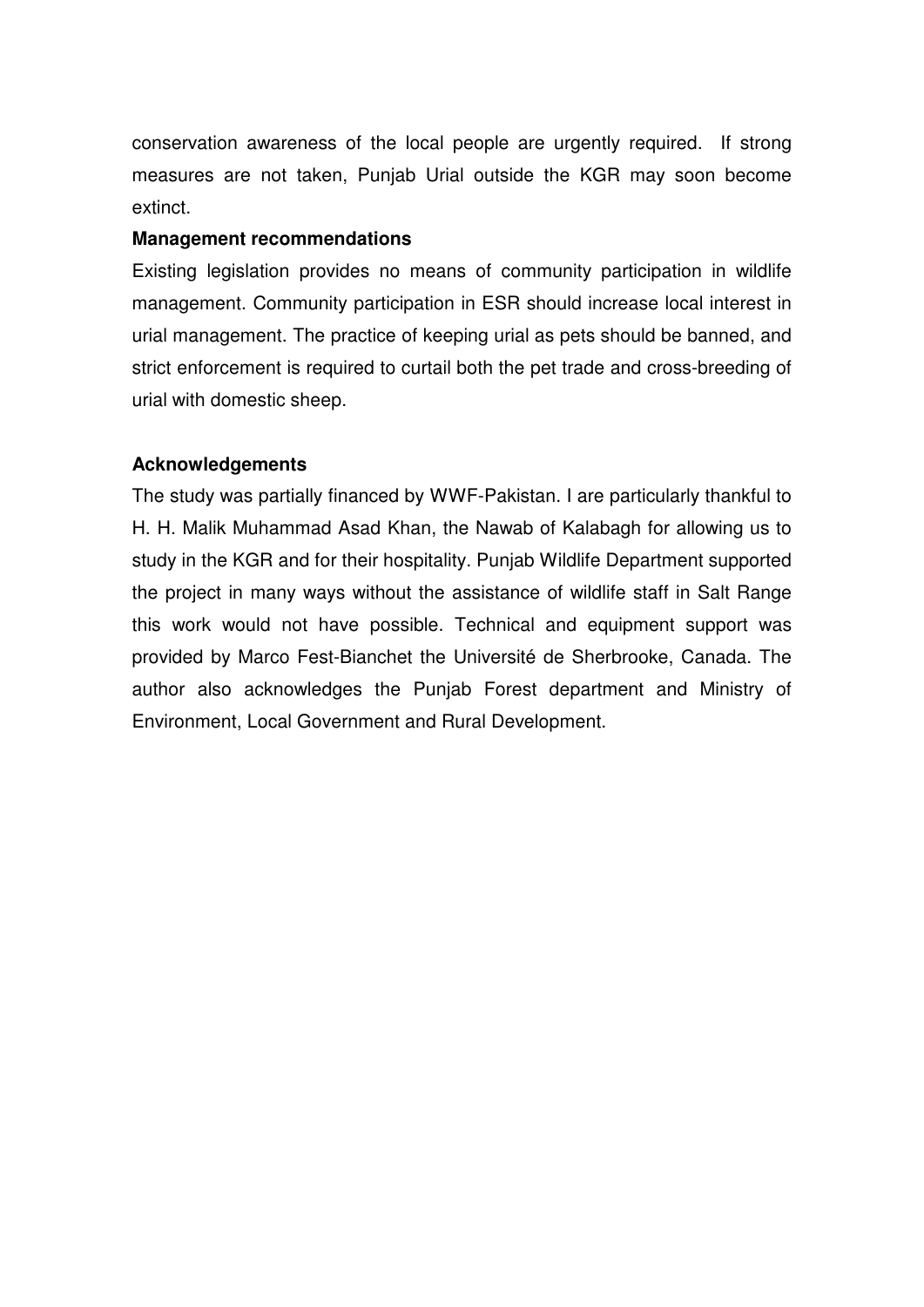#### **References**

Aleem, A. 1977: Punjab urial in Chak Jabbi area- Kala Chitta Range, Pakistan.- Journal of Forestry 27: 130-138.

Awan, G. A., M., Festa-Bianchet, and T. Ahmad. In Press. Poaching, recruitment and conservation of Punjab urial. Wildlife Biology.

Awan, G. A. 2001: Pet trade threatened endangered urial. - Caprinae, Newsletter. IUCN, Caprinae Specialist Group (CSG), Canada.

Awan, G. A., Ahmad, T. & Festa-Bianchet, M. 2004. Current status of Punjab urial. Islamabad Journal of Science. 14 (1): 1-14.

Caughley, G. 1977: Analysis of vertebrate populations. -John Wiley and Sons, New York, 234 pp.

Clutton-Brock, T. H., Guinness F. E. & Coulson, T. 1982: Red deer: behavior and ecology of two sexes. - University of Chicago Press, Chicago and London, 378pp.

Edge, W. D. & Olson-Edge, S. L. 1990: Population characteristics and group composition of Capra aegagrus in Kirthar National Park, Pakistan.- Journal of Mammalogy 71:156-160.

Festa-Bianchet, M. 1992: Use of age ratios to predict bighorn sheep population dynamics. - In: Emmerich, J. & Hepworth, W. G. (Eds.); Proceedings of the eighth. biennial symposium Northern Wild Sheep and Goat Council 8: 227-236. Gaillard, J. M., Festa-Bianchet, M. & Yoccoz, N. G. 1998: Population dynamics of large herbivores: variable recruitment with constant adult survival. - Trends in

Ecology and Evolution 13: 58-63.

Gaillard, J. M., Festa-Bianchet, M., Yoccoz, N. G., Loison, A. & Toigo, C. 2000: Temporal variation in fitness components and population dynamics of large herbivores.- Annual Review Ecol. Syst. 31: 367-93.

Gaillard, J. M. & Yoccoz, N. G. 2003: Temporal variation in survival of mammals: a case of environmental canalization? Ecology 84: 3294-3306.

Geist, V. 1971: Mountain sheep: A study in behaviour and evolution. - Chicago University of Chicago press. 383 PP.

Geist, V. 1994: Wildlife conservation as wealth.- Nature 368: 491-492.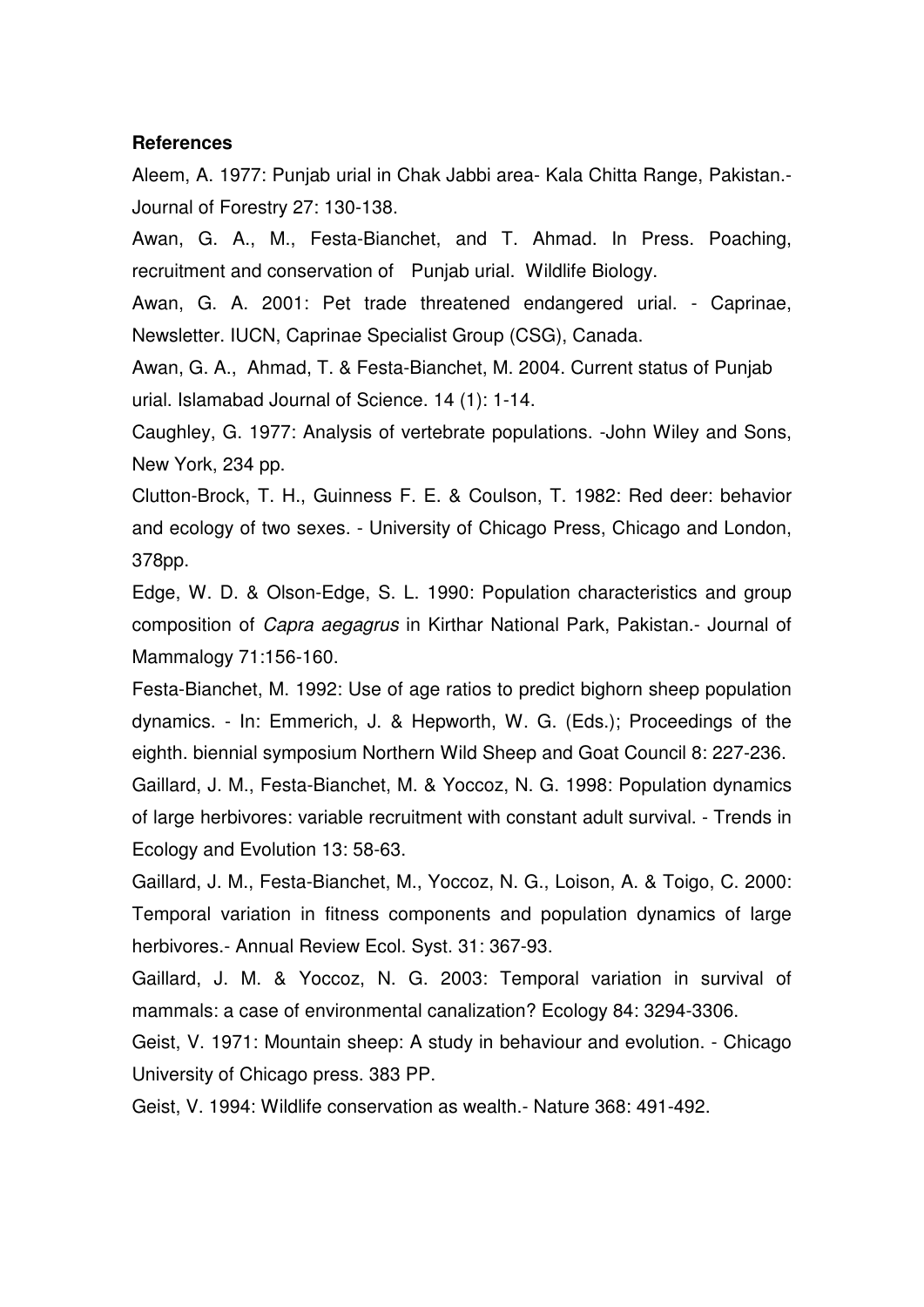Government of Pakistan. 2000: 1998: District census reports of Jhelum, Chakwal, Khushab and Mianwali. Population census organization statistics division, Islamabad.

Jarman, P. J. 1974: The social organization of antelope in relation to their ecology. -Behaviour 48: 215-267.

Jerdon, T. 1874: The mammals of India.- London: John Ildon.

Jorgenson, J. T. 1992: Seasonal changes in lamb: eI ratios. - In: Emmerich, J. & Hepworth, W. G. (Eds.); Proceedings of the eighth. biennial symposium Northern Wild Sheep and Goat Council 8: 227-236.

Jorgenson, J. T., Festa-Bianchet, M., Gaillard, J. M. & Wishart, W. D. 1997: Effects of age, sex, disease and density on survival of bighorn sheep. - Ecology 78: 1019-1032.

Loison, A., Festa-Bianchet, M., Gaillard, J. M., Jorgenson, J. T. & Jullien, J. M. 1999: Age-specific survival in five populations of ungulates: evidence of senescence. - Ecology 80 (8): 2539-2554.

Mirza, Z. B., Aslam, M., Asghar, M. & Mehal, A. Q. 1980: Distribution, status, habitat and food of the urial in the Punjab. Journal of Bombay Natural History Society 76(3): 423 - 430.

Nichols, L., & Bunnell, F. L. 1999: Natural history of Thinhorn sheep. - In: Valdez, R. & Krausman P. R. (Eds.); Mountain Sheep of North America. The University of Arizona Press, pp 23-77.

Portier, C., Festa-Bianchet, M., Gaillard, J. M., Jorgenson, J. T & Yoccoz, N. G. 1998: Effects of density and Iather on survival of bighorn sheep lambs (Ovis canadensis). Journal of Zoology 245:271-278.

Prater, S. 1965: The book of Indian animals. - Bombay Bombay Natural History Society.

Risenhoover, K. L., & Bailey, J. A. 1985: Foraging ecology of mountain sheep: implications for habitat management. -Journal of Wildlife Management 49: 797- 804.

Roberts, T. J. 1991. The birds of Pakistan. Oxford University Press.